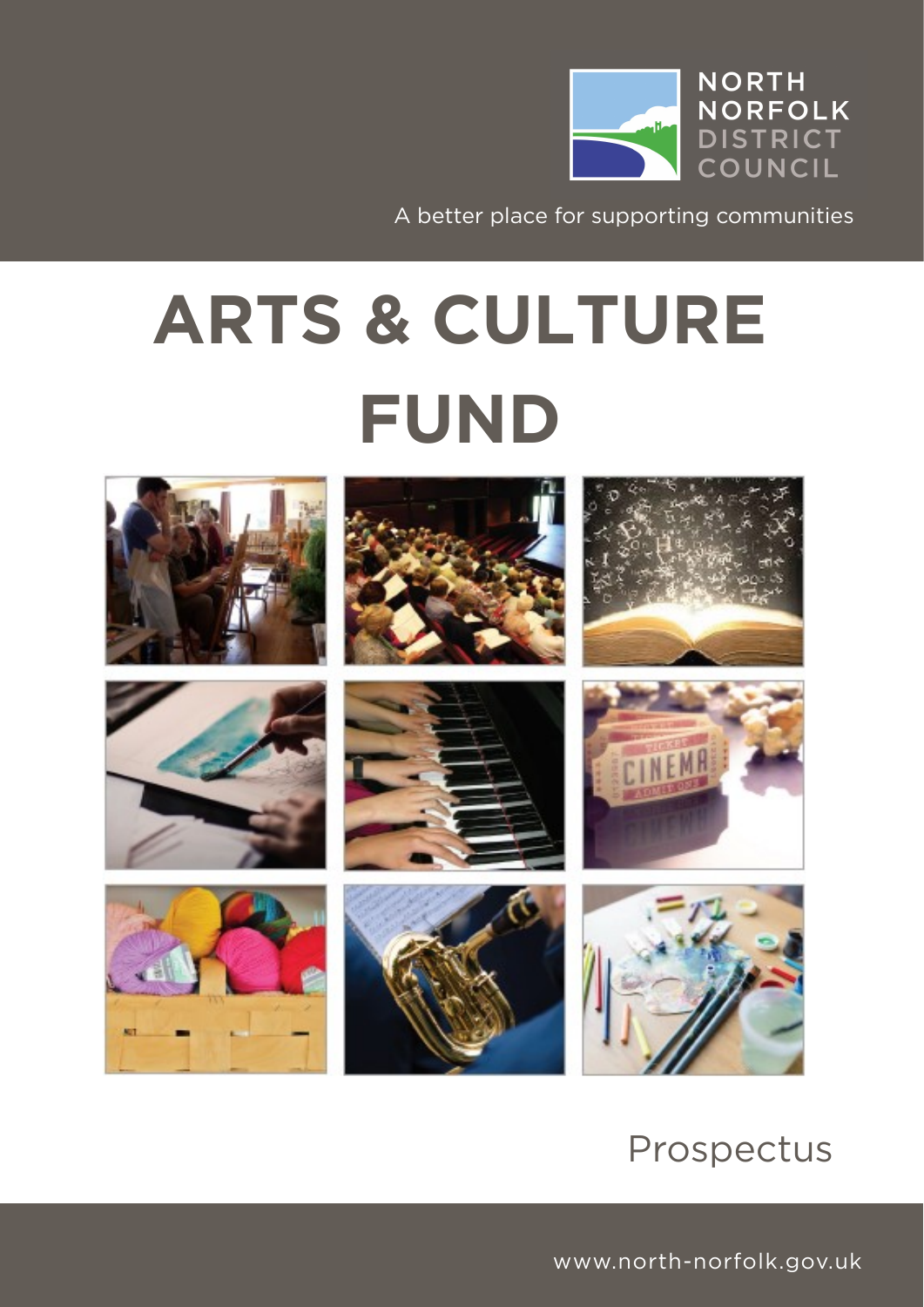# **Purpose and aim of the Grant**

North Norfolk District Council values and appreciates the contribution made by not for profit organisations to the provision of Arts and Culture in North Norfolk, and will endeavour to support such organisations wherever possible. endeavour to support such organisations wherever possible.

The aim of the grant will be to fund projects that improve health and wellbeing<br>through participation in Arts & Culture. For the purpose of this grant fund, Arts & Culture are considered to be activities, services or events which relate to the  $\alpha$  considered to be activities, see all  $\alpha$  and  $\alpha$  activities, services or events which relate to the total relationships  $\alpha$  and  $\alpha$ participation in visual, literary and performing arts.

## **The type of projects the Grant is likely to support.**

- Projects that will primarily take place in North Norfolk.
- Projects that are primarily for the benefit of North Norfolk residents.
- Projects that can demonstrate significant benefit to the Health and Wellbeing of
- Projects already being delivered in North Norfolk that meet the aims of the grant fund and can demonstrate additionality i.e. expansion to a new geographical area<br>or to include a wider age range
- Projects which demonstrate an active participatory role for North Norfolk residents

### **A grant cannot be used to fund:**

- Any cost not directly associated with the project such as organisations core costs.
- Transport costs for audience members
- One off events such as fun days, fetes, fairs and concerts
- Retrospective applications where an event has already taken place.
- Events taking place within 6 weeks of the applications deadline to ensure the North
- Promotional events or concerts to support other charities or organisations.<br>
Creation (maintenance of websites, social modia or any other generic marketing
- Creation/maintenance of websites, social media or any other generic marketing tools
- Costs associated with exhibitions in commercial settings.

### **Who would be eligible to apply?**

The following categories of organisations whose projects that predominately support the health and wellbeing of North Norfolk residents

- **Constituted local voluntary organisations, charities and community groups**<br>
Morth Norfolk District Parish and Town Councils
- North Norfolk District Parish and Town Councils
- Larger regional or national charities/organisations if the funding is to deliver a
- **Community and Social Enterprisers and other not-for-profit organisations.**<br>
Community and Social Enterprisers and other not-for-profit organisations.
- Schools' providing the proposed project or activity is outside the school's normal core curriculum/main term time educational role and is outside school hours.
- ore curriculum, main term time educational relevant relevant curriculum.<br>
Organisations which are routinely supported by grant funding from North Norfolk ovicting funding agreement with the District Council and outcomes are different to any existing funding agreement with the District Council.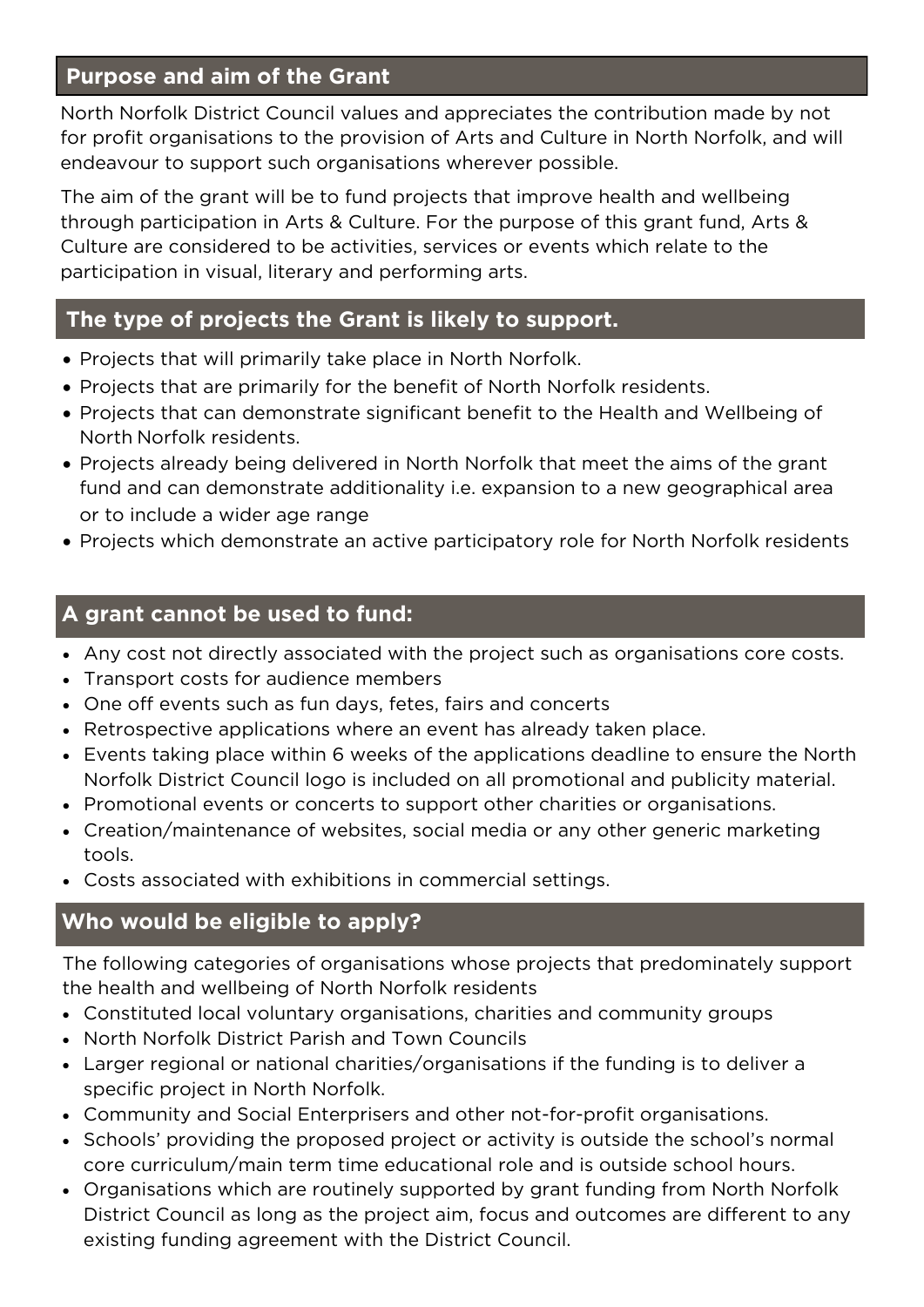# **Who would not be eligible to apply?**

• Individuals and commercial businesses

# **How to apply**

An application pack containing the guidance notes, application form, independent referee form and the supporting documentation checklist can be downloaded from the North Norfolk District Council website www.north-norfolk.gov.uk/artsandculturefund<br>All notential applicants must contact 01267 516249 prior to submitting an application All potential applicants must contact 01263 516248 prior to submitting an application.

Complete applications must include *(supplied as single sheets and not part of a bound document or report)* 

- A completed application form which has been hand signed
- A completed Independent Referee form hand signature required
- A copy of the organisations constitution or governing document
- A copy of the most recent Income and Expenditure Accounts/Audit Accounts
- A copy of the most recent bank statement
- A breakdown of all proposed expenditure
- Copies of the organisations policies such as Equal Opportunities, Safe Guarding

Please <u>do not</u> include any other papers, leaflets or documents, other than a covering<br>letter if desired, but do include all supporting documentation as only fully completed applications will be processed.

applications will be processed. Completed applications are to be sent by email to:

[supporting.communities@north-norfolk.gov.uk](mailto:supporting.communities@north-norfolk.gov.uk) ,

Applications for an Arts & Culture grant will be assessed 3 times a year with the deadline for applications being the last Friday of

- June
- October
- February

# **Notification of Decisions**

Decisions on complete applications received will be made by delegated authority<br>within 4 weeks of the deadline date. If your application is successful you will receive  $\frac{1}{2}$  of  $\frac{1}{2}$  of the determinism is successful your application is successful you can applicate the deadline  $\frac{1}{2}$  of  $\frac{1}{2}$  and  $\frac{1}{2}$  and  $\frac{1}{2}$  and  $\frac{1}{2}$  and  $\frac{1}{2}$  and  $\frac{1}{2}$  and  $\frac{1}{$ an offer letter outlining the conditions of the award and two sets of Terms and Conditions.

To accept the grant award offer, both sets of terms and conditions will need to be signed. One set is to be returned to North Norfolk District Council to trigger the payment process; the other set will be retained by the applicant. If the application is  $p_{\text{ref}}$  is the other set of the other set  $p_{\text{ref}}$  is the  $p_{\text{ref}}$  for the decision. unsuccessful, you will be notified in writing of the reasons for the decision.